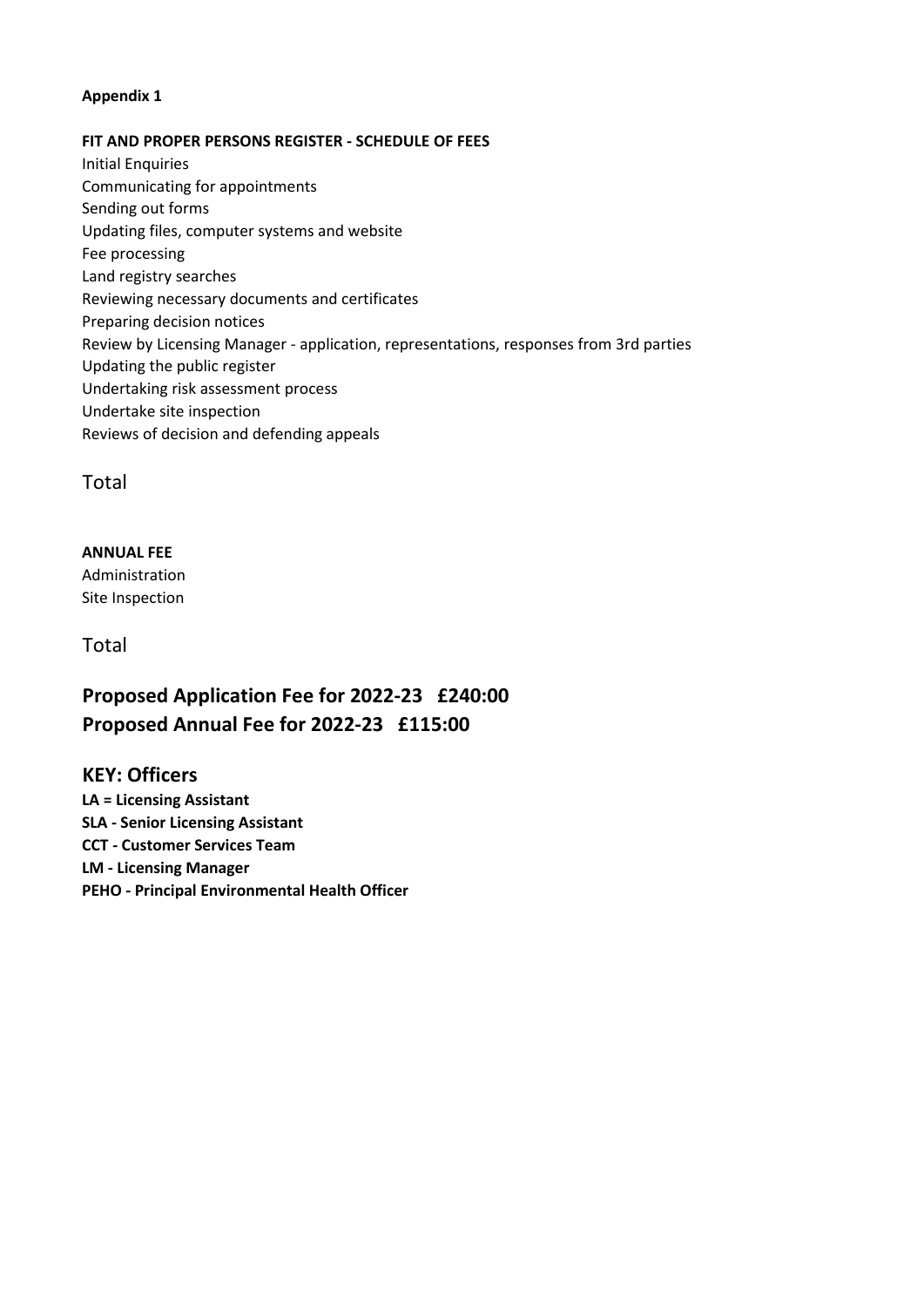| <b>Officer</b> | <b>Time</b>    | Grade | Rate        |       | Oncosts at 23% |      | <b>Sub Total</b> | <b>Total 21/22</b> |   |        |
|----------------|----------------|-------|-------------|-------|----------------|------|------------------|--------------------|---|--------|
| LA             | 0.25           | 4     | £           | 10.21 | £              | 2.35 | £                | 12.56              | £ | 3.14   |
| <b>SLA</b>     | 0.25           | 6     | £           | 12.20 | £              | 2.81 | £                | 15.01              | £ | 3.75   |
| <b>SLA</b>     | 0.25           | 6     | £           | 12.20 | £              | 2.81 | £                | 15.01              | £ | 3.75   |
| <b>SLA</b>     | 0.25           | 6     | £           | 12.20 | £              | 2.81 | £                | 15.01              | £ | 3.75   |
| <b>CCT</b>     | 0.25           | 4     | £           | 10.21 | £              | 2.35 | £                | 12.56              | £ | 3.14   |
| <b>SLA</b>     | 0.5            | 6     | £           | 12.20 | £              | 2.81 | £                | 15.01              | £ | 7.50   |
| <b>SLA</b>     | $\mathbf 1$    | 6     | £           | 12.20 | £              | 2.81 | £                | 15.01              | £ | 15.01  |
| <b>SLA</b>     | 1.5            | 6     | £           | 12.20 | £              | 2.81 | £                | 15.01              | £ | 22.51  |
| LM             | $\overline{2}$ | 11    | £           | 21.18 | £              | 4.87 | £                | 26.05              | £ | 52.10  |
| <b>SLA</b>     | 0.5            | 6     | $\mathbf f$ | 12.20 | £              | 2.81 | £                | 15.01              | £ | 7.50   |
| <b>PEHO</b>    | $\mathbf{1}$   | 11    | $\mathbf f$ | 21.18 | £              | 4.87 | £                | 26.05              | £ | 26.05  |
| <b>PEHO</b>    | 3              | 11 £  |             | 21.18 | £              | 4.87 | £                | 26.05              | £ | 78.15  |
| LM             | 0              |       | 11 £        | 21.18 | $\mathbf f$    | 4.87 | $\mathbf{f}$     | 26.05              | £ |        |
|                |                |       |             |       |                |      |                  |                    |   |        |
|                |                |       |             |       |                |      |                  |                    | £ | 226.36 |
|                |                |       |             |       |                |      |                  |                    |   |        |
|                |                |       |             |       |                |      |                  |                    |   |        |
|                |                |       |             |       |                |      |                  |                    |   |        |
| <b>SLA</b>     | $\overline{2}$ | 6     | £           | 12.20 | £              | 2.81 | £                | 15.01              | £ | 30.01  |
| <b>PEHO</b>    | 3              | 11    | £           | 21.18 | £              | 4.87 | £                | 26.05              | £ | 78.15  |
|                |                |       |             |       |                |      |                  |                    |   |        |

**£ 108.17**